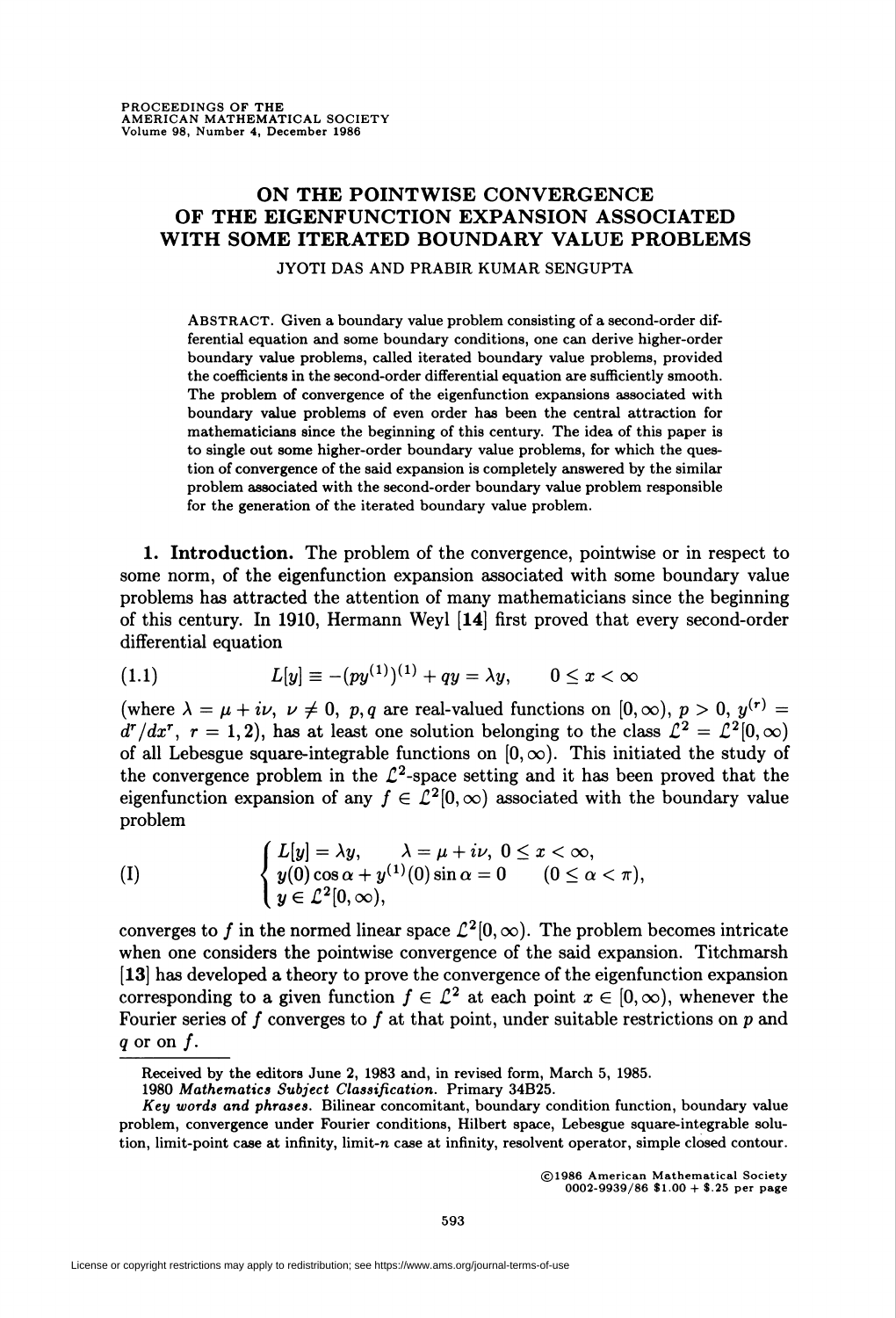For suitable p, q, formal powers  $L^{n}[\cdot]$ , where the integer  $n \geq 1$ , of  $L[\cdot]$  may be obtained according to the process of iteration

$$
L^n[y] = L[L^{n-1}[y]] \qquad (n \ge 1),
$$

with the convention  $L^0[y] = y$ . Then a  $(2n)$ th order iterated boundary value problem  $I_n$  may be defined as follows  $(n \geq 2)$ :

$$
\begin{cases}\nL^n[y] = \lambda^n y, \\
B(y) = B_1(y) = \cdots = B_{n-1}(y) = 0.\n\end{cases}
$$

where  $B_r(y) \equiv B(L^r[y])$  and  $B(y) \equiv y(0) \cos \alpha + y^{(1)}(0) \sin \alpha$   $(0 \le \alpha < \pi)$ .

It is natural that anyone will be interested in the investigation of the problem of convergence of the eigenfunction expansion associated with the iterated boundary value problem  $(I_n)$ . The idea of this paper is to reveal that the pointwise convergence of the eigenfunction expansion of any  $f \in \mathcal{L}^2[0,\infty)$  associated with the iterated boundary value problem  $(I_n)$  can very easily be derived from the corresponding problem associated with (I) under those restrictions on  $p, q$  which are sufficient for the formation of  $L^{n}[y]$   $(n > 1)$ , and are such that only n linearly independent solutions of  $L^n[y] = \lambda^n y$   $(\lambda = \mu + i\nu, \nu \neq 0)$  belong to  $L^2[0,\infty)$  (in short, we say that  $L^{n}[\cdot]$  is in the limit-n condition at infinity). The result thus obtained is stated in the following theorem.

THEOREM. Let

(a) L[-] be in the limit-point condition at infinity (i.e.  $L[y] = \lambda y$ , im  $\lambda \neq 0$ , has only one linearly independent solution belonging to  $\mathcal{L}^2[0,\infty)$ ;

(b) the coefficients p, q are real-valued functions on  $[0, \infty)$  and for some integer n with  $n \geq 2$ ,

(i) let  $p^{(2n-2)}$  be absolutely continuous on  $[0, X]$  for all  $X > 0$  and let  $p(x) > 0$ for all  $x \in [0, \infty)$ ,

(ii) let  $q^{(2n-3)}$  be absolutely continuous on  $[0, X]$  for all  $X > 0$  (see Everitt-Giertz [6] for these conditions on  $p, q$ ],

(c) $L^{n}[\cdot]$   $(n \geq 2)$  be in the limit-n condition at infinity.

Then the eigenfunction expansion of an arbitrary function  $f \in \mathcal{L}^2[0,\infty)$  associated with the boundary value problem  $(I_n)$   $(n \geq 2)$  converges to  $f(x)$  at any point  $x \in [0, \infty)$ , provided the eigenfunction expansion of f corresponding to the boundary value problem (I) at that point x converges to  $f(x)$ .

Some useful results regarding the boundary value problem (I) are given in §2. In §3 we present the proof of this theorem for the case  $n = 2$ . §4 gives a sketch of the proof of the theorem for the case  $n > 2$ , details being omitted for want of space. To clarify the result, an example is dealt with in §5.

2. Some useful results. For the boundary value problem (I) given by

(1) 
$$
\begin{cases}L[y] = -(py^{(1)})^{(1)} + qy = \lambda y, & \lambda = \mu + i\nu, \ 0 \leq x < \infty, \\B(y) \equiv y(0) \cos \alpha + y^{(1)}(0) \sin \alpha = 0 & (0 \leq \alpha < \pi), \\y \in \mathcal{L}^2[0, \infty),\end{cases}
$$

let  $\phi(\cdot,\lambda)$  denote the boundary condition function as defined by Kodaira [7]. As the bilinear concomitant associated with the differential expression  $L[\cdot]$  is

(2.1) 
$$
[uv]_2 = p(x)[u(x)\overline{v}^{(1)}(x) - u^{(1)}(x)\overline{v}(x)],
$$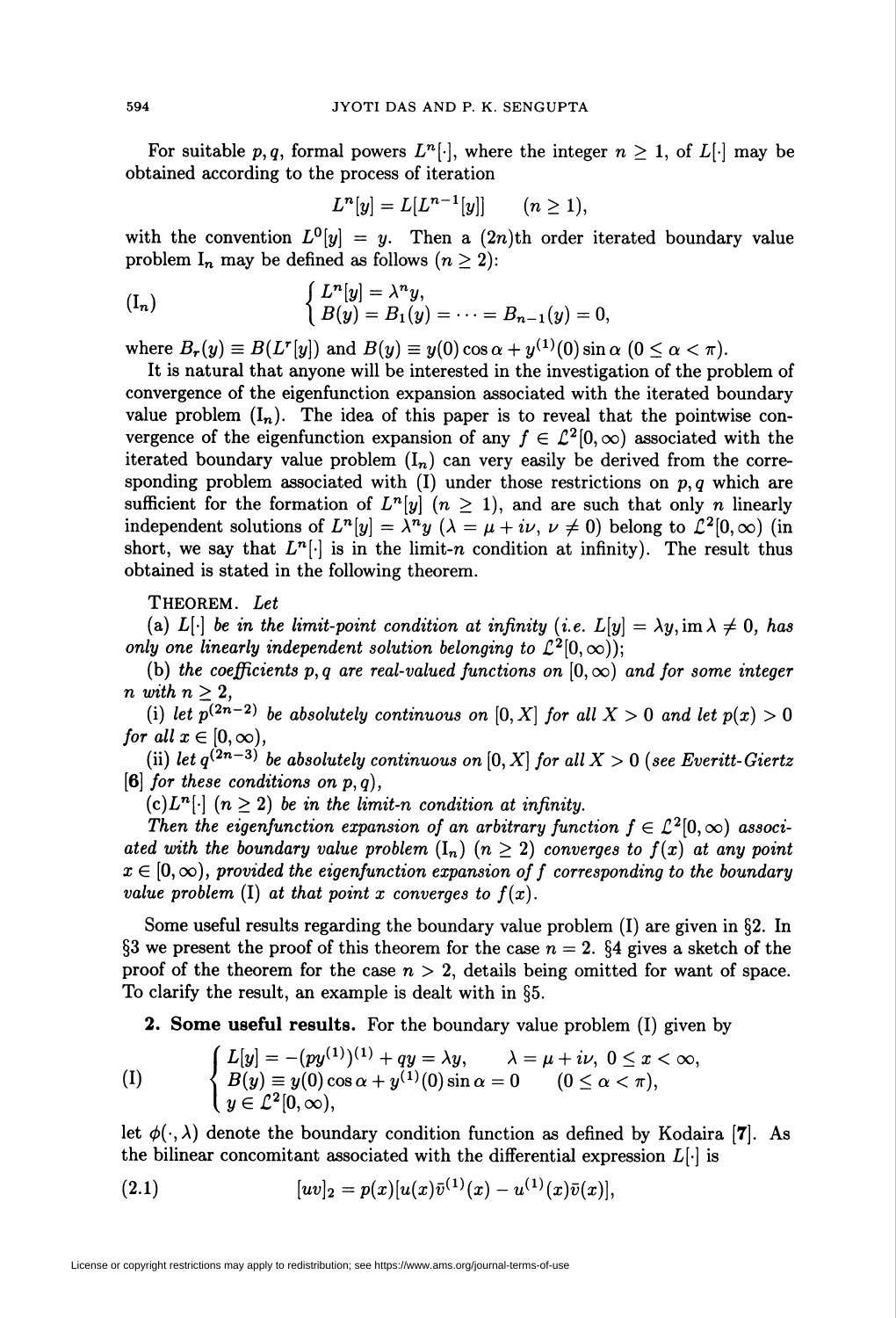it is easy to verify that the boundary condition function  $\phi$  is required to satisfy the following  $(0 \leq \alpha < \pi)$ :

(2.2) 
$$
p(0)\phi(0,\lambda)=-\sin\alpha, \qquad p(0)\phi^{(1)}(0,\lambda)=\cos\alpha.
$$

Let  $\theta = \theta(x, \lambda)$  be that solution of  $L[y] = \lambda y$  which satisfies the initial conditions

(2.3) 
$$
\theta(0,\lambda) = -\cos \alpha, \qquad \theta^{(1)}(0,\lambda) = -\sin \alpha.
$$

It can be easily verified that

$$
(\mathbf{2.4})\qquad [\phi\theta]_2=1.
$$

H. Weyl [14] has proved that there exists an analytic function  $m(\lambda)$ , such that, if im  $\lambda \neq 0$ , then

(2.5) 
$$
\psi(x,\lambda) = \theta(x,\lambda) + m(\lambda)\phi(x,\lambda) \in \mathcal{L}^2
$$

For any  $f \in \mathcal{L}^2$ , Titchmarsh [13] defined the function  $\Phi = \Phi(\cdot, \lambda) = \Phi(\cdot, \lambda; f)$ known as the resolvent operator associated with the BVP (I) as follows:

(2.6)  
\n
$$
\Phi(x,\lambda) = \Phi(x,\lambda;f)
$$
\n
$$
= \Psi(x,\lambda) \int_0^x \phi(t,\lambda) f(t) dt + \phi(x,\lambda) \int_x^\infty \psi(t,\lambda) f(t) dt.
$$

In Chapter III of [13], Titchmarsh proved that the eigenfunction expansion of any given function  $f \in \mathcal{L}^2$  at a given point x will converge to  $f(x)$  if and only if

(2.7) 
$$
f(x) = \lim_{R \to \infty} \lim_{\delta \to 0+} \left\{ \frac{i}{\pi} \int_{-R+i\delta}^{R+i\delta} \Phi(x,\lambda) d\lambda \right\}.
$$

Many sets of conditions on  $p$  and  $q$  or on  $f$  or on all of them have been stipulated to ensure the validity of  $(2.7)$  (see [8]-[12]).

Our aim here is to show that the convergence problem with respect to any iterated boundary value problem  $(I_n)$  can be related to the convergence problem with respect to (I).

## **3. The case**  $n = 2$ **.** The BVP  $(I_2)$  is exhibited below:

$$
L^2[y] = \lambda^2 y, \qquad \lambda = \mu + i\nu, \ 0 \le x < \infty,
$$
  

$$
B(y) = B(L[y]) = 0,
$$

where  $B(y) \equiv y(0) \cos \alpha + y^{(1)}(0) \sin \alpha$ ,  $(0 \le \alpha \le \pi)$ .

The bilinear concomitant  $|uv|_4$  associated with the differential equation of  $(I_2)$ is as follows:

$$
(3.1) \ [uv]_4 \equiv p^2(x)\{u^{(3)}(x)\bar{v}(x) - u^{(2)}(x)\bar{v}^{(1)}(x) + u^{(1)}(x)\bar{v}^{(2)}(x) - u(x)\bar{v}^{(3)}(x)\} + 2p(x)p^{(1)}(x)\{u^{(2)}(x)\bar{v}(x) - u(x)\bar{v}^{(2)}(x)\} + \{2p(x)q(x) - p(x)p^{(2)}(x)\}\{u(x)\bar{v}^{(1)}(x) - u^{(1)}(x)\bar{v}(x)\}.
$$

The boundary condition functions  $\phi_r(\cdot,\lambda^2)$  ( $r = 1,2$ ) [4,5] are then required to satisfy

(3.2) 
$$
\begin{cases} \phi_1(0,\lambda) = \phi_1^{(1)}(0,\lambda^2) = 0, \\ p^2(0)\phi_1^{(2)}(0,\lambda^2) = \sin \alpha, \\ p^3(0)\phi_1^{(3)}(0,\lambda^2) = -[p(0)\cos \alpha + p^{(1)}(0)\sin \alpha]; \end{cases}
$$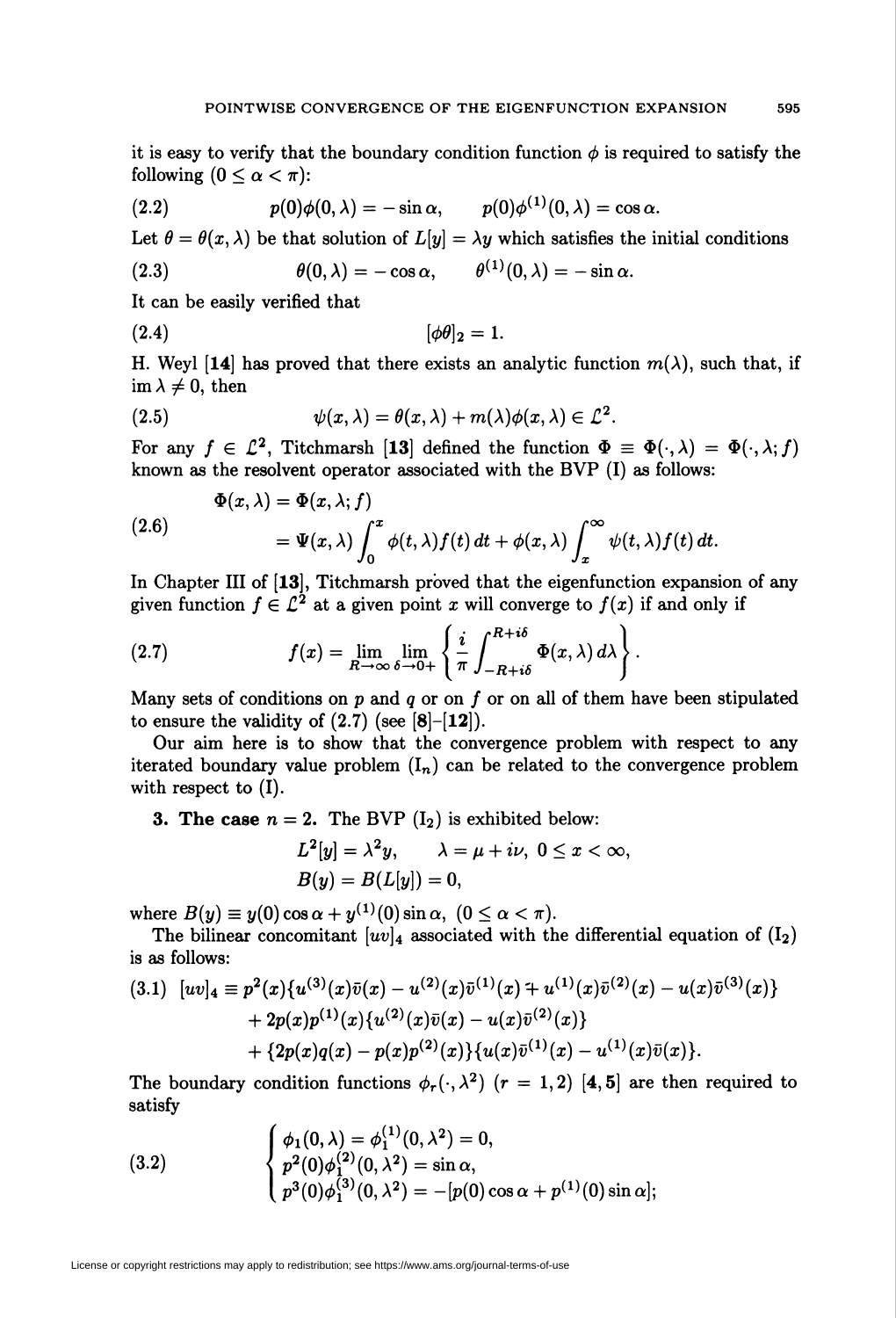and

(3.3)  

$$
\begin{cases}\np(0)\phi_2(0,\lambda^2) = -\sin \alpha, & p(0)\phi_2^{(1)}(0,\lambda^2) = \cos \alpha, \\
p^2(0)\phi_2^{(2)}(0,\lambda^2) = -[q(0)\sin \alpha + p^{(1)}(0)\cos \alpha], \\
p^3(0)\phi_2^{(3)}(0,\lambda^2) = \{2p^{(1)}(0)q(0) - p(0)q^{(1)}(0)\}\sin \alpha \\
+ \{2[p^{(1)}(0)]^2 + p(0)q(0) - p(0)p^{(2)}(0)\}\cos \alpha.\n\end{cases}
$$

If 1 and  $u$  denote the two distinct roots of unity, it can be easily verified that each of  $\phi(\cdot, \lambda), \phi(\cdot, \lambda u), \theta(\cdot, \lambda)$  and  $\theta(\cdot, \lambda u)$  satisfies the differential equation  $L^2[y] = \lambda^2 y$ of  $(I_2)$ , and they are linearly independent if  $\lambda \neq 0$ . This allows us to express the boundary condition functions  $\phi_r(\cdot,\lambda^2)$  ( $r = 1,2$ ) in terms of these four functions. In fact, we have,

(3.4) 
$$
\phi_1(x,\lambda^2)=\frac{1}{2\lambda}[\phi(x,\lambda)-\phi(x,\lambda u)],
$$

(3.5) 
$$
\phi_2(x,\lambda^2)=\frac{1}{2}[\phi(x,\lambda)+\phi(x,\lambda u)].
$$

If we choose the functions  $\theta_r(\cdot, \lambda^2)$   $(r = 1, 2)$  as

(3.6) 
$$
\theta_1(x,\lambda^2)=\frac{1}{2}[\theta(x,\lambda)+\theta(x,\lambda u)],
$$

(3.7) 
$$
\theta_2(x,\lambda^2)=\frac{1}{2\lambda}[\theta(x,\lambda)-\theta(x,\lambda u)],
$$

it can be easily verified that  $(\delta_{rs}$  denoting Kronecker's delta)

(3.8) 
$$
[\phi_r \theta_s]_4 = \delta_{rs} \quad (r, s = 1, 2), \qquad [\theta_1 \theta_2]_4 = 0, \quad [\phi_1 \phi_2] = 0.
$$

According to Everitt [5, §18], there exist analytic functions  $m_{rs}(\cdot)$  ( $r, s = 1, 2$ ) so that, for im  $\lambda \neq 0$ ,

(3.9) 
$$
\psi_r(x,\lambda^2)=\theta_r(x,\lambda^2)+\sum_{s=1}^2m_{rs}\phi_s(x,\lambda^2)\in\mathcal{L}^2.
$$

On the other hand  $\psi(\cdot, \lambda)$  and  $\psi(\cdot, \lambda u)$  are two linearly independent (for im  $\lambda \neq 0$ ) square-integrable solutions of  $L^2[y] = \lambda^2 y$ . Since, according to hypothesis (c),  $L^2|\cdot|$ is in the limit-2 condition, the two square-integrable solutions  $\psi_r(\cdot,\lambda^2)$  ( $r = 1,2$ ) of  $L^2[y] = \lambda^2 y$  must be a linear combination of the solutions  $\psi(\cdot, \lambda)$  and  $\psi(\cdot, \lambda u)$ , say

(3.10) 
$$
\psi_r(x,\lambda^2) = A_r \psi(x,\lambda) + B_r \psi(x,\lambda u) \qquad (r=1,2).
$$

It has been proved in [4] that there is a relation between the two bilinear forms given in (2.1) and (3.1) which may be exhibited as follows:

(3.11) 
$$
[uv]_4 = [L[u]v]_2 + [uL[v]]_2.
$$

From (3.8) we deduce that  $[\phi_r\psi_s]_4 = \delta_{rs}$  (r,s = 1,2). Using this result and the expressions for  $\phi_1, \phi_2$  given in (3.4) and (3.5) we can easily derive from (3.10) that

(3.12) 
$$
\psi_1(x,\lambda^2)=\frac{1}{2}[\psi(x,\lambda)+\psi(x,\lambda u)],
$$

(3.13) 
$$
\psi_2(x,\lambda^2)=\frac{1}{2\lambda}[\psi(x,\lambda)-\psi(x,\lambda u)].
$$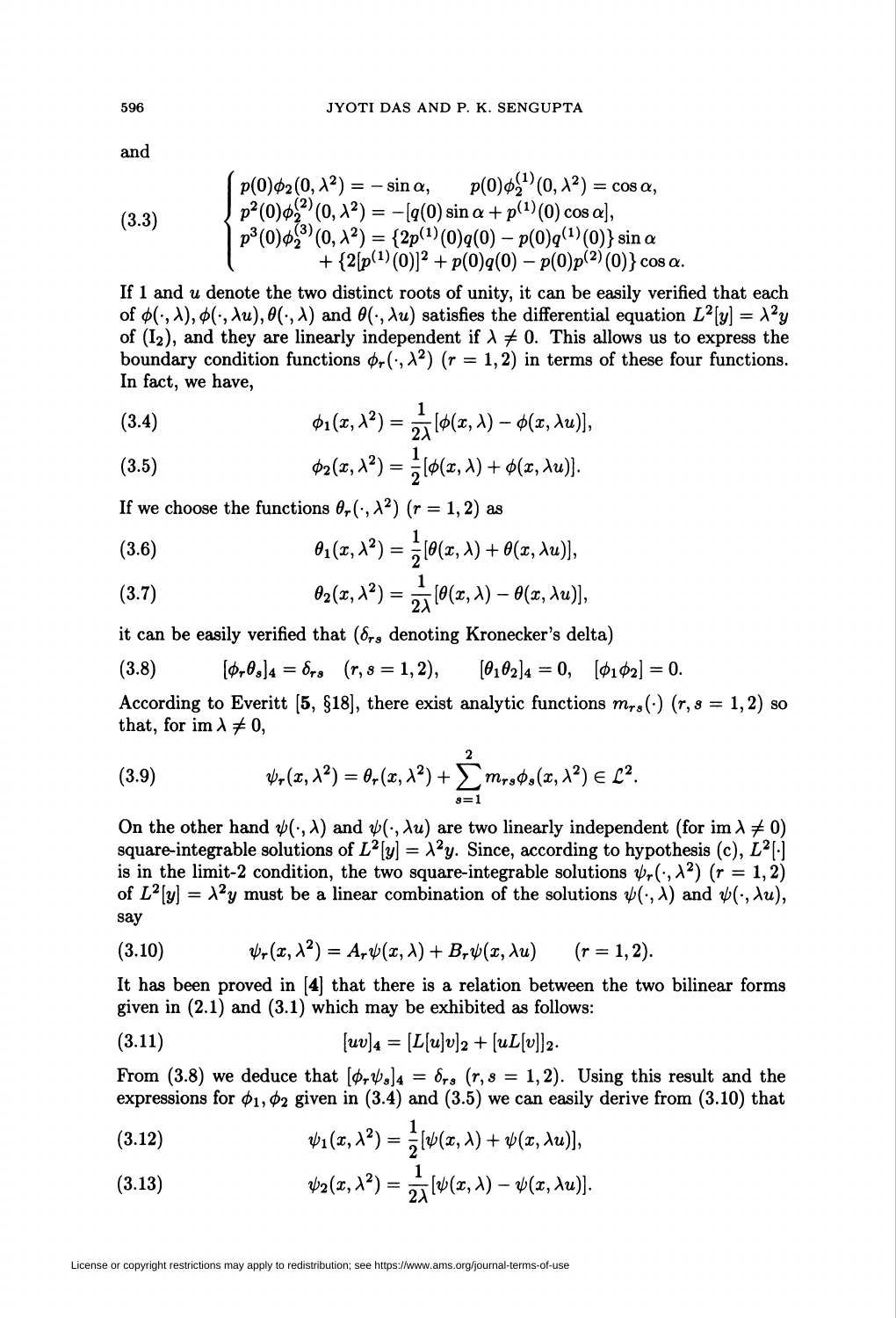Chaudhuri and Everitt [3] have proved that the resolvent operator  $\Phi_2 = \Phi_2(x, \lambda^2)$  $\Phi_2(x, \lambda^2; f)$  associated with the BVP  $(I_2)$  is given by (3.14)

$$
\Phi_2(x,\lambda^2) = \Phi_2(x,\lambda^2;f)
$$
  
= 
$$
\sum_{r=1}^2 \left\{ \psi_r(x,\lambda^2) \int_0^x \phi_r(t,\lambda^2) f(t) dt + \phi_r(x,\lambda^2) \int_x^\infty \psi_r(t,\lambda^2) f(t) dt \right\}.
$$

It is now a matter of simple substitution of the expressions for  $\phi_r$  and  $\psi_r$  as given in (3.4), (3.5), (3.12) and (3.13), in the expression (3.14) of  $\Phi_2(x,\lambda^2)$  to deduce that

(3.15) 
$$
\Phi_2(x,\lambda^2;f)=\frac{1}{2\lambda}[\Phi(x,\lambda;f)+u\Phi(x,\lambda u;f)].
$$

This is the key result of our exposition. Let  $\Gamma_1$  be a simple closed curve in the  $\lambda$ -plane, symmetric about the real  $\lambda$ -axis. Let the image of the upper half of  $\Gamma_1$ into the  $\lambda^2$ -plane be  $\Gamma_2$ , which is clearly a simple closed curve. Further, as one moves round the closed contour  $\Gamma_1$  once, one has to move round  $\Gamma_2$  twice. Hence

(3.16) 
$$
2\int_{\Gamma_2} \Phi_2(x,\lambda^2;f) d(\lambda^2) = \int_{\Gamma_1} \frac{1}{2\lambda} [\Phi(x,\lambda;f) + u\Phi(x,\lambda u;f)] d(\lambda^2)
$$

$$
= \int_{\Gamma_1} \Phi(x,\lambda;f) d\lambda + \int_{\Gamma_1} \Phi(x,\lambda u;f) d(\lambda u).
$$

One now requires only routine arguments to establish that if the eigenfunction expansion associated with the BVP (I) converges, then so does the eigenfunction expansion associated with the boundary value problem  $(I_2)$  [1,2].

4. The case  $n > 2$ . In the case of the  $(2n)$ th order boundary value problem  $(I_n)$ , we adopt a different approach. The hypothesis (c) that  $L^{n}[\cdot]$  is in the limit-n case at infinity, enables one to express the n square-integrable solutions  $\chi_r(x,\lambda^n)$  (r = 1,2,..., n) of  $L^n[y] = \lambda^n y$  in terms of the n functions  $\psi(x, \lambda v^r)$   $(r = 0, 1, 2, \ldots,$  $n-1$ , where  $1, v, v^2, \ldots, v^{n-1}$  are the *n* distinct *nth* roots of unity, as

$$
\chi_r(x,\lambda^n)=\sum_{s=0}^{n-1}A_{rs}\psi(x,\lambda v^s)\qquad (r=1,2,\ldots,n);
$$

but it becomes a tiresome job to determine the coefficients  $A_{rs}$ . Instead we prove that the function  $\Phi_n$  (=  $\Phi_n(x, \lambda^n) = \Phi_n(x, \lambda^n; f)$ ) defined by

(4.1) 
$$
\Phi_n(x, \lambda^n) = \Phi_n(x, \lambda^n; f)
$$
  
= 
$$
\frac{1}{n\lambda^{n-1}} [\Phi(x, \lambda; f) + v\Phi(x, \lambda v; f) + \cdots + v^{n-1}\Phi(x, \lambda v^{n-1}, f)]
$$

satisfies all the requisite conditions in order to be the resolvent operator of the BVP  $(I_n)$ , viz.

(a)  $L^n[\Phi_n] = \lambda^n \Phi_n + f$  for all  $f \in \mathcal{L}^2$ , and (b)  $B(L^k[\Phi_n])=0$   $(k = 0, 1, 2, \ldots, n-1).$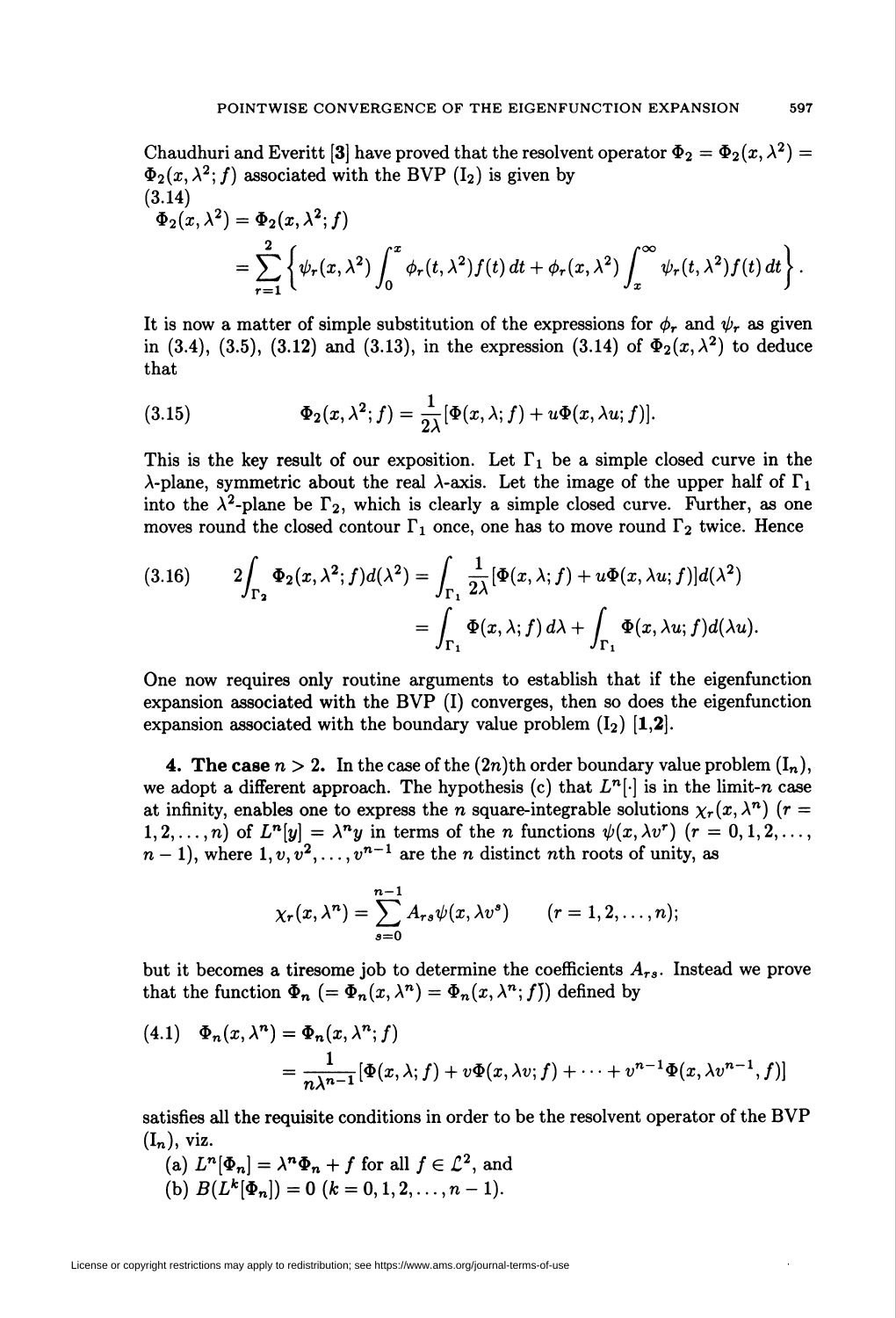For the proof of this we first note that (4.2)

$$
L[\Phi_n(x, \lambda^n; f)] = \frac{1}{n\lambda^{n-1}} [\{\lambda \Phi(x, \lambda; f) + f\} + v\{\lambda v \Phi(x, \lambda v, f) + f\} + \cdots + v^{n-1}\{\lambda v^{n-1} \Phi(x, \lambda v^{n-1}, f) + f\}]
$$
  
= 
$$
\frac{1}{n\lambda^{n-2}} [\Phi(x, \lambda, f) + v^2 \Phi(x, \lambda v, f) + \cdots + v^{2(n-1)} \Phi(x, \lambda v^{n-1}, f)]
$$

since  $1 + v + v^2 + \cdots + v^{n-1} = 0$ , v being an nth root of unity. Further, for any positive integer k,

$$
(1-v^k)(1+v^k+v^{2k}+\cdots+v^{k(n-1)})=1-v^{nk}=0
$$

and so it follows that  $1 + v^k + v^{2k} + \cdots + v^{k(n-1)} = 0$  if  $v^k \neq 1$ . Using this we can prove from (4.2) by iteration that, for  $k = 1, 2, \ldots, n - 1$ ,

(4.3) 
$$
L^{k}[\Phi_{n}(x,\lambda^{n},f)] = \frac{1}{n\lambda^{n-k-1}}[\Phi(x,\lambda,f) + v^{k+1}\Phi(x,\lambda v,f) + \cdots + v^{(k+1)(n-1)}\Phi(x,\lambda v^{n-1},f)].
$$

Hence

$$
L^{n-1}[\Phi_n(x,\lambda^n,f)] = \frac{1}{n}[\Phi(x,\lambda;f)+\Phi(x,\lambda v,f)+\cdots+\Phi(x,\lambda v^{n-1},f)],
$$

noting that  $v^n = 1$ . Operating with L once again we get

$$
L^{n}[\Phi_{n}(x,\lambda^{n},f)] = \frac{1}{n}[\{\lambda\Phi(x,\lambda,f)+f\}+\{\lambda v\Phi(x,\lambda v,f)+f\} + \cdots + \{\lambda v^{n-1}\Phi(x,\lambda v^{n-1},f)+f\}]
$$
  

$$
= \frac{\lambda}{n}[\Phi(x,\lambda;f)+v\Phi(x,\lambda v,f)+\cdots+v^{n-1}\Phi(x,\lambda v^{n-1},f)]+f
$$
  

$$
= \frac{\lambda}{n}\cdot n\lambda^{n-1}\Phi_{n}(x,\lambda^{n},f)+f \quad \text{(from (4.1))}
$$
  

$$
= \lambda^{n}\Phi_{n}(x,\lambda^{n},f)+f.
$$

This proves (a).

Noting that  $B$  operates linearly, we get

$$
B(L^{k}[\Phi_{n}]) = \frac{1}{n\lambda^{n-k-1}} [B(\Phi(x,\lambda,f)) + v^{k+1}B(\Phi(x,\lambda v,f))
$$
  
 
$$
+ \cdots + v^{(k+1)(n-1)}B(\Phi(x,\lambda v^{n-1},f))]
$$
  
= 0,

since  $B(\Phi(x, \lambda, f)) = 0$  for all  $\lambda$  as the initial values of  $\Phi(\cdot, \lambda)$  are independent of  $\lambda$ . This completes the proof of (b). The rest of the proof of the theorem can now be completed as in the previous section.

**5. An example:**  $p \equiv 1, q \equiv 0, \alpha = 0$ . In this case, the BVP (I) becomes

$$
\begin{array}{lll} \text{(I)} & \hspace{1cm} & \left\{ \begin{array}{l} L_0[y] \equiv -y^{(2)} = \lambda y \quad & (\lambda = \mu + i\nu), \\ B(y) \equiv y(0) = 0. \end{array} \right. \end{array}
$$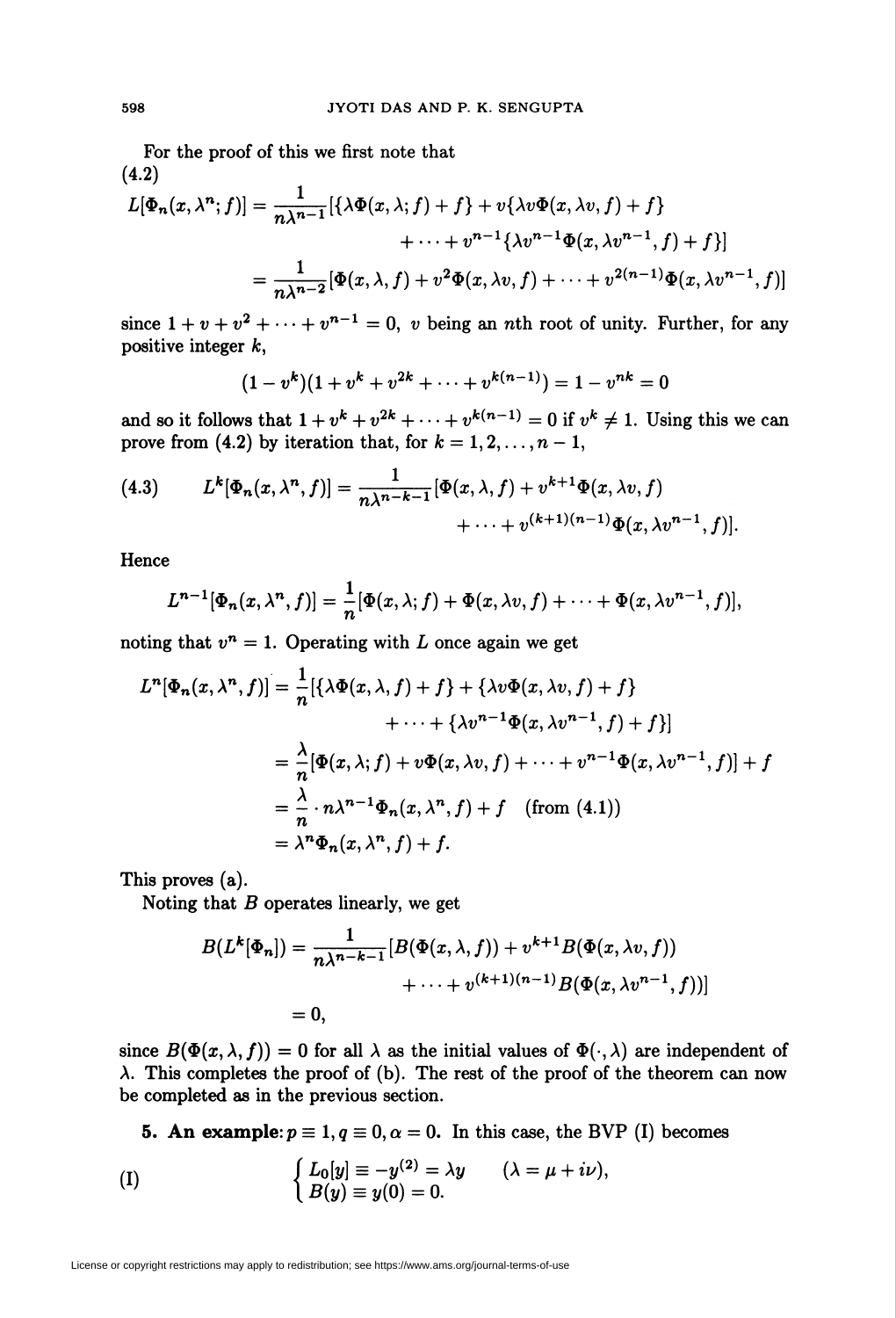If  $\lambda = s^2$ ,  $0 < \arg \lambda < \pi$ , im  $s > 0$ , the two solutions of  $-y^{(2)} = \lambda y$  are  $e^{isx}$  and  $e^{-isx}$ , of which  $e^{isx} \in \mathbb{C}^2$  but  $e^{-isx} \notin \mathbb{C}^2$ . For suitable  $f \in \mathbb{C}^2$ , the corresponding eigenfunction expansion assumes the form:  $(A_1)$ 

$$
\frac{-1}{2\pi i}\int_{-\infty}^{\infty}\frac{1}{s}(e^{isx}-e^{-isx})d\left[\int_{0}^{\infty}\left\{\frac{s}{y}(e^{isy}+e^{-isy})+\frac{i}{y^2}(e^{isy}-e^{-isy})\right\}f(y)dy\right],
$$

and that corresponding to the BVP (I'), obtained by replacing  $L_0[y] = \lambda y$  by  $L_0[y] = -\lambda y$  is

(A<sub>2</sub>) 
$$
\frac{-1}{2\pi i} \int_{-\infty}^{\infty} \frac{1}{s} (e^{sx} - e^{-sx}) d \left[ \int_{0}^{\infty} \left\{ \frac{s}{y} (e^{sy} + e^{-sy}) - \frac{1}{y^2} (e^{sy} - e^{-sy}) \right\} f(y) dy \right].
$$

Now, the squared BVP  $(II)$  of  $(I)$  or  $(I')$  consists of

(II) 
$$
\begin{cases} L^2[y] \equiv y^{(4)} = \lambda^2 y, \\ B(y) \equiv y(0) = 0, \\ B(L[y]) \equiv y^{(2)}(0) = 0. \end{cases}
$$

After some tedious calculations one can prove that the expansion of suitable  $f \in \mathcal{L}^2$ associated with the BVP (II) becomes (see [1, Chapter III, p. 49]

(B) 
$$
\frac{-1}{4\pi} \int_{-\infty}^{\infty} s^{-3} [e^{sx} - e^{-sx} + i e^{isx} - i e^{-isx}]
$$
  
\n
$$
\times d \left[ \int_{0}^{\infty} \left\{ \left( \frac{6i}{y^4} + \frac{6s}{y^3} - \frac{3is^2}{y^2} - \frac{s^3}{y} \right) e^{isy} + \left( \frac{-6i}{y^4} + \frac{6s}{y^3} + \frac{3is^2}{y^2} - \frac{s^3}{y} \right) e^{-isy} \right\} f(y) dy \right]
$$
  
\n
$$
+ \frac{-1}{4\pi} \int_{-\infty}^{\infty} s^{-2} [e^{sx} - e^{-sx} - i e^{isx} + i e^{-isx}]
$$
  
\n
$$
\times d \left[ \int_{0}^{\infty} \left\{ \frac{s}{y} (e^{isy} + e^{-isy}) - \frac{i}{y^2} (e^{isy} - e^{-isy}) \right\} f(y) dy \right].
$$

It is therefore clear that the convergence of  $(A_1)$  implies that of  $(A_2)$  and hence the convergence of (B) follows.

The mere appearance of (B) gives one the idea of how complicated the expansion of an arbitrary function in  $\mathcal{L}^2$  corresponding to a fourth-order BVP is, not to speak of the task of proving its convergence. The present paper singles out a class of higher even order BVPs for which the convergence of the corresponding expansion can be deduced from sole knowledge of the corresponding second-order BVP.

ACKNOWLEDGEMENT. The authors are thankful to the referee for his valuable suggestions.

## **REFERENCES**

- 1. Chaudhuri Jyoti, Some problems in the theory of eigenfunction expansions, Thesis, Oxford Univ., 1964.
- 2. \_\_, On the convergence of the eigenfunction expansion associated with a fourth-order differential equation, Quart. J. Math. Oxford Ser. (2) 15 (1964), 258-274.
- 3. Chaudhuri Jyoti and W. N. Everitt, On an eigenfunction expansion associated with a fourth-order differential equation, Quart. J. Math. Oxford Ser. (2) 20 (1969), 195-213.